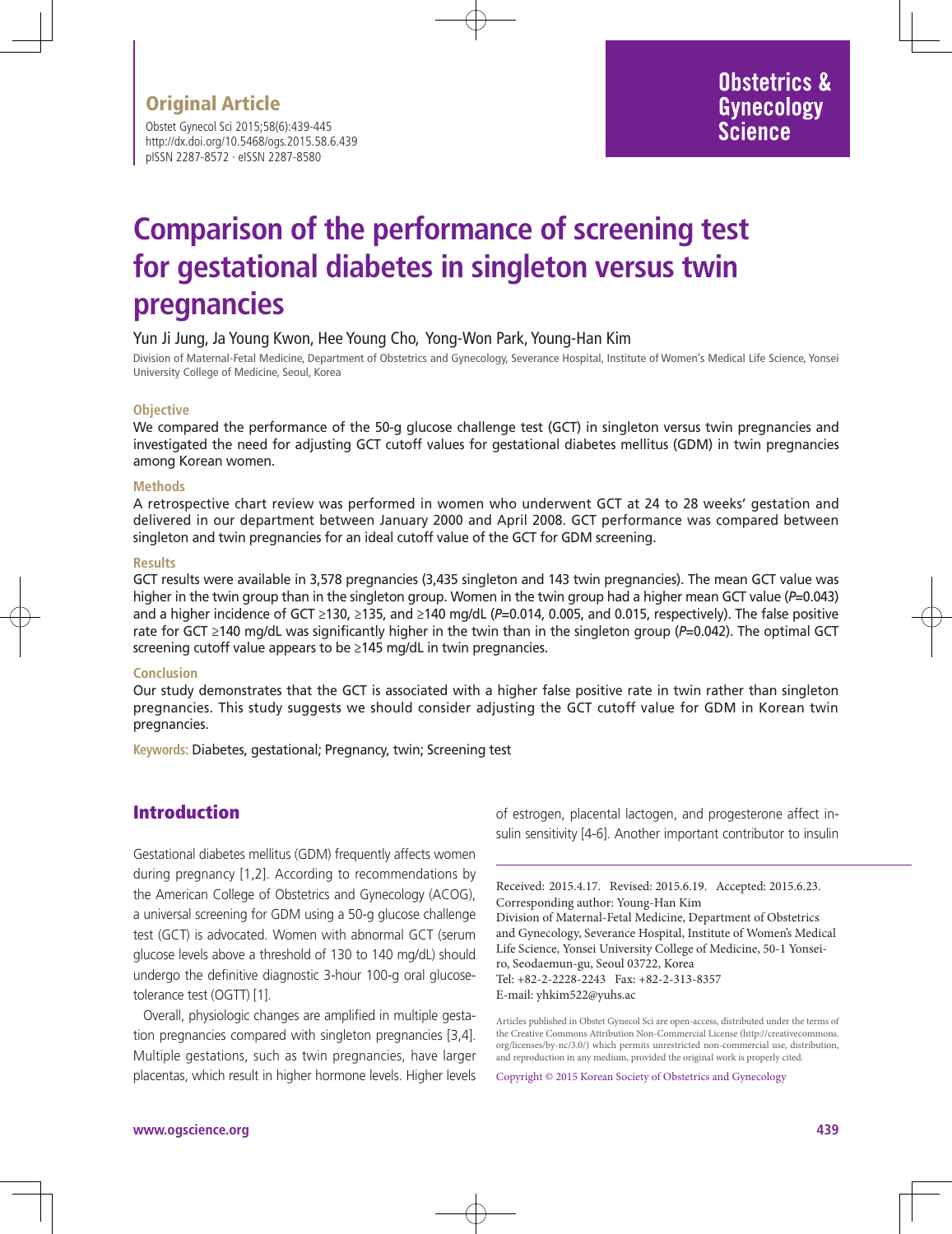# **Obstetrics & Gynecology Science**

Vol. 58, No. 6, 2015

resistance during pregnancy is weight gain, which has also been shown to be higher in twin pregnancies [7,8]. Of these physiologic changes, those that affect glucose control are significantly influenced by differences in gestation number.

Considering these differences between twin and singleton pregnancies, it has been hypothesized that the accuracy and characteristics of the GCT may differ between these two groups [9,10]. Although the incidence of twin pregnancies has increased in recent years, studies related to twin pregnancy and GDM are clearly lacking.

Thus, this study aimed to compare the performance of the GCT in twin versus singleton pregnancies and to evaluate the ideal GCT cutoff value in twin pregnancies among Korean women.

## Materials and methods

A retrospective chart review was performed in pregnant women who delivered between January 2000 and April 2008 at the obstetrics and gynecology department in Severance Hospital, Yonsei University College of Medicine. The study group included all women who underwent a GCT at 24 to 28 weeks' gestation. Maternal age, parity, body mass index, weight gain during pregnancy, gestational age at delivery, family history of diabetes mellitus, and neonatal outcomes were reviewed using medical records. Maternal age was categorized into <35

Table 1. Baseline characteristics in twin and singleton pregnancies

and ≥35 years. Pregnancies complicated by any of the following conditions were excluded from the study: pregestational diabetes mellitus, delivery at <24 weeks gestational age, and birth weight <500 g. Pregestational diabetes mellitus was defined as glucose intolerance that occurred before pregnancy.

Diagnosis of GDM was based on a two-step strategy. Patients underwent the GCT at 24 to 28 weeks' gestation. During the study period, all patients with a GCT result ≥140 mg/dL underwent OGTT. GDM was diagnosed if two of four values on the OGTT were abnormal, based on Carpenter-Coustan cutoffs [11].

Data analysis was performed using IBM SPSS ver. 20.0 (IBM Corp., Armonk, NY, USA). The Student *t*-test was used to compare continuous variables between the groups, and the chi-square test was used for categorical variables. A *P*-value <0.05 was considered statistically significant.

#### **Results**

The results of the GCT were available in 3,578 pregnancies, of which 3,435 were singleton and 143 were twin. The characteristics of the singleton and twin groups are presented in Table 1. The twin group gained more weight during pregnancy, had a higher rate of nulliparity, and delivered earlier in comparison with the singleton group. Although the rate of advanced maternal age in the twin group was close to 30%,

| <b>Variable</b>                                          | Singleton $(n=3,435)$ | Twin $(n=143)$   | P-value |
|----------------------------------------------------------|-----------------------|------------------|---------|
| Maternal age (yr)                                        | 32.62±3.74            | $32.73 \pm 3.50$ | 0.712   |
| $<$ 35                                                   | 2,425(70.6)           | 98(68.5)         | 0.596   |
| $\geq$ 35                                                | 1,010(29.4)           | 45(31.5)         |         |
| Parity                                                   |                       |                  |         |
| Nulliparous                                              | 1,810 (52.7)          | 108(75.5)        | < 0.001 |
| Multiparous                                              | 1,625(47.3)           | 35(24.5)         |         |
| Pre-pregnancy BMI ( $kg/m2$ )                            | $21.35 \pm 3.17$      | $21.35 \pm 2.74$ | 0.979   |
| Pre-pregnancy obesity (BMI $\geq$ 30 kg/m <sup>2</sup> ) | 78(2.3)               | 2(1.4)           | 0.496   |
| Weight gain during pregnancy (kg)                        | $12.64 \pm 4.22$      | 14.98±5.43       | < 0.001 |
| Gestational age at delivery (wk)                         | 38.75±1.80            | $35.92 \pm 2.53$ | < 0.001 |
| Family history of diabetes mellitus                      |                       |                  |         |
| No                                                       | 2,940(85.6)           | 128 (89.5)       | 0.189   |
| Yes                                                      | 495 (14.4)            | 15(10.5)         |         |

Values are presented as mean±standard deviation or number (%). BMI, body mass index.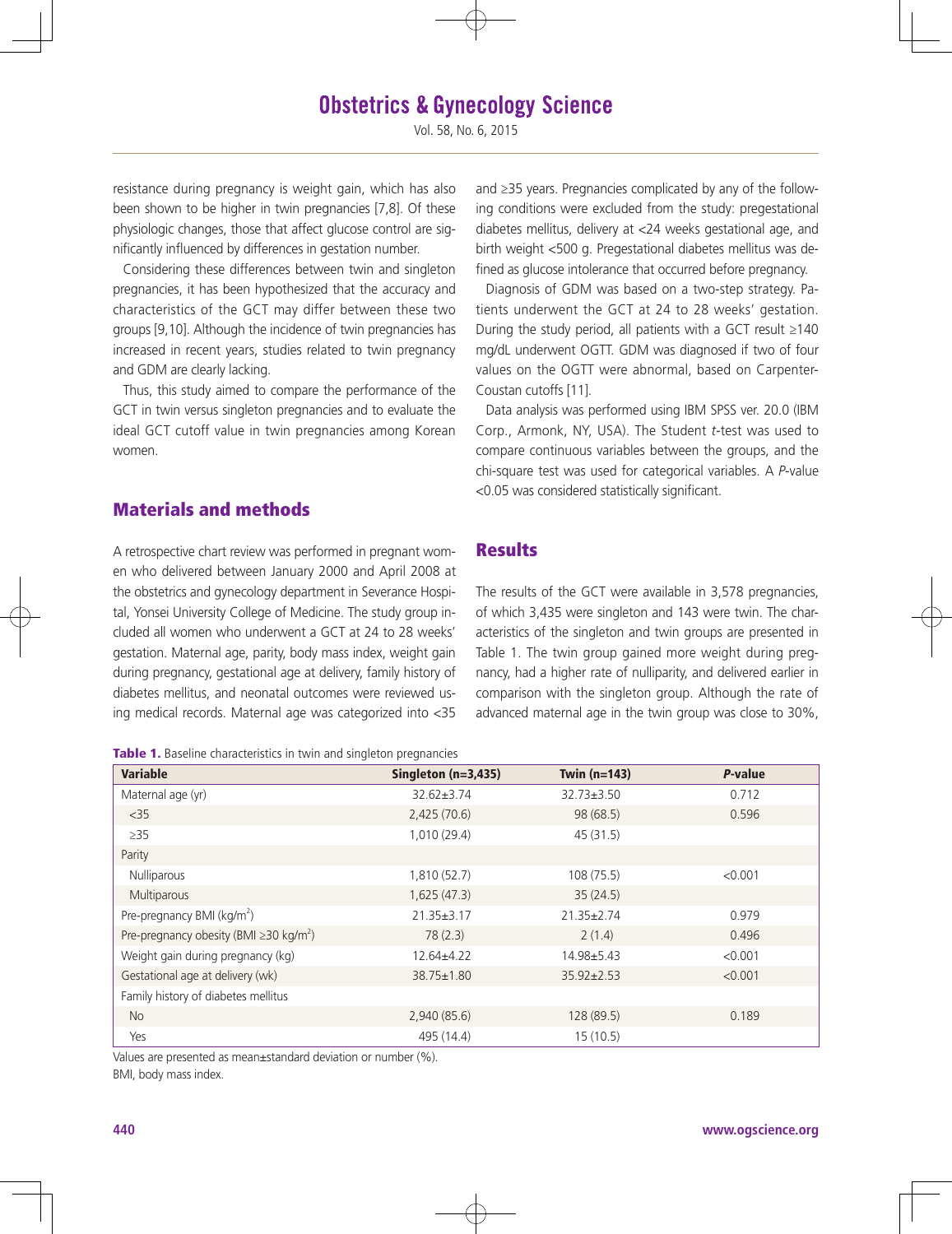it was not significantly different from that of the singleton group.

The characteristics of the GCT results in women with singleton and twin pregnancies are presented in Table 2. Twin pregnancies were associated with a significantly higher mean GCT result (123.5±27.7 vs. 117.0±38.1 mg/dL, *P*=0.043). The overall rate of GDM, diagnosed according to the standard set by ACOG, was similar between the twin and singleton pregnancies (7.7% vs. 8.3%, *P*=0.79). However, the false positive rate for GCT was considerably higher in the twin pregnancy group compared with the singleton pregnancy group, when the cutoff value was defined as 140 mg/dL.

In addition to the overall result averages, GCT results were compared according to three different GCT cutoffs (≥130, ≥135, and ≥140 mg/dL) between the twin and singleton groups. Using a GCT cutoff of ≥130 mg/dL, 52 of 143 (37.1%) pregnancies were screened to be positive. However, using a GCT cutoff of ≥135 and ≥140 mg/dL, 46 (32.9%) and 37 (26.4%) pregnancies were screened to be positive, respectively.

The diagnostic characteristics of the GCT based on the different cutoffs are shown in Table 3. All three GCT cutoffs in twin pregnancies had a high sensitivity. A GCT cutoff of ≥140 mg/dL had a higher specificity and had lower false positive rate for GCT. The receiver operating characteristic (ROC) curve considering singleton pregnancies is shown in Fig. 1. The area under ROC curve of GCT was 0.920 (95% confidence interval, 0.898 to 0.943; *P*<0.001). It was observed that a GCT cutoff value ≥139 mg/dL had a sensitivity of 87.1% and specificity of 86.3% in diagnosing GDM. The ROC curve reflecting twin pregnancies is shown in Fig. 2. The area under ROC curve of GCT in twin pregnancies was 0.958 (95% confidence interval, 0.917 to 0.999; *P*<0.001). It was observed that a GCT cutoff value ≥145 mg/dL had a sensitivity of 88.9% and specificity of 86.3% in diagnosing GDM.

Neonatal outcomes for the twin group were compared according to the three different GCT cutoffs (≥130, ≥135, and ≥140 mg/dL). As shown in Table 4, there were no differences between the different GCT values with regard to the rate of low Apgar score at 5 minutes, respiratory morbidity, neonatal hypoglycemia, admission to the neonatal intensive-care unit, or perinatal death.

| <b>Variable</b>                            | Singleton $(n=3,435)$ | Twin $(n=143)$ | P-value |
|--------------------------------------------|-----------------------|----------------|---------|
| Mean GCT results (mg/dL)                   | 116.95±38.09          | 123.54±27.70   | 0.043   |
| $\geq$ 130                                 | 909(27.6)             | 52(37.1)       | 0.014   |
| $\geq$ 135                                 | 744 (22.6)            | 46 (32.9)      | 0.005   |
| $\geq$ 140                                 | 601 (18.3)            | 37(26.4)       | 0.015   |
| Diagnosis of gestational diabetes mellitus | 286(8.3)              | 11(7.7)        | 0.788   |
| False positive GCT resulta)                | 402 (11.9)            | 25(17.6)       | 0.042   |

#### Table 2. GCT results in twin and singleton pregnancies

Values are presented as mean±standard deviation or number (%).

GCT, glucose challenge test.

a)Women with a GCT ≥140 mg/dL but normal oral glucose-tolerance test results (no abnormal values).

Table 3. Diagnostic characteristics of GCT in singleton and twin pregnancies based on different cutoffs

|                           |                    | <b>Singleton</b>   |                                           |                    | <b>Twin</b>        |                                            |
|---------------------------|--------------------|--------------------|-------------------------------------------|--------------------|--------------------|--------------------------------------------|
| <b>GCT cutoff (mg/dL)</b> | <b>Sensitivity</b> | <b>Specificity</b> | <b>False positive</b><br>GCT <sup>a</sup> | <b>Sensitivity</b> | <b>Specificity</b> | <b>False positive</b><br>GCT <sup>a)</sup> |
| $\geq$ 130                | 93.1               | 77.8               | 22.3                                      | 100                | 67.2               | 30.7                                       |
| $\geq$ 135                | 91.6               | 83.1               | 17.4                                      | 100                | 71.8               | 26.4                                       |
| $\geq$ 140                | 84.2               | 87.0               | 13.7                                      | 100                | 80.9               | 20.0                                       |

Values are presented as percent.

GCT, glucose challenge test.

a)Women with a GCT ≥140 mg/dL but normal oral glucose-tolerance test results (no abnormal values).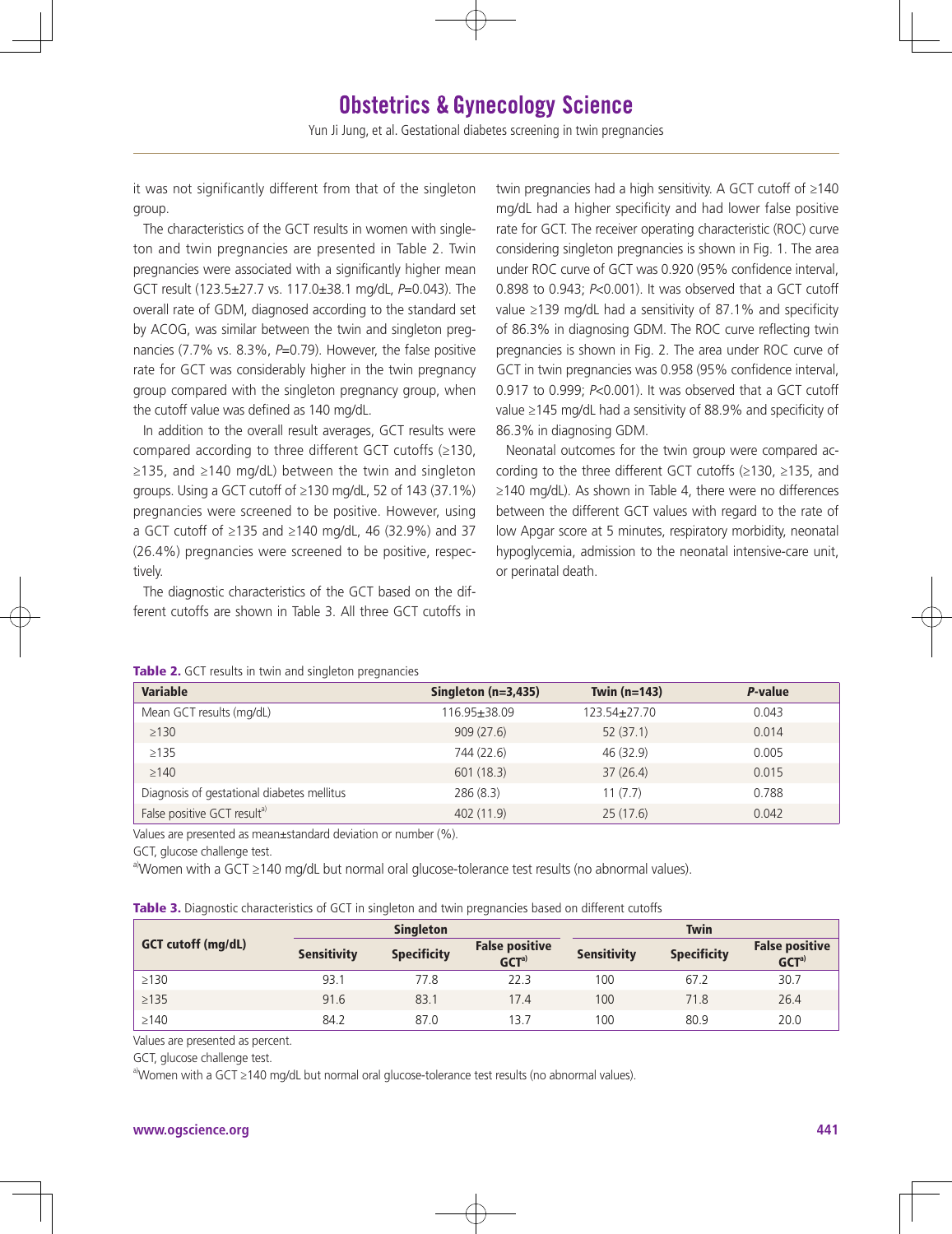## **Obstetrics & Gynecology Science**

Vol. 58, No. 6, 2015



Fig. 1. Receiver operating characteristic curve for glucose challenge test in singleton pregnancies. This receiver operating characteristic shows the sensitivity and 1-specificity of diagnosis of gestational diabetes mellitus with singleton pregnancies undergoing glucose challenge test.

## **Discussion**

Although correlations of twin pregnancy with GDM risk have been investigated in a number of studies, the results have been considered narrow and controversial. There have been reports concluding that GDM incidence in twin pregnancies does not differ from that in singleton pregnancies [9,12,13]. However, some studies demonstrated that multiple gestations have a higher incidence of GDM [10,14]. This discrepancy between studies could be explained by differences in the study design and the cutoff values for diagnosing GDM. Therefore, the Carpenter-Coustan criterion, which has high sensitivity in the diagnosis of GDM, was selected for our study [11].

Screening thresholds for GCT have varied from 130 to 140 mg/dL, with varying sensitivities and specificities reported. There are no randomized trials to support a clear benefit to one cutoff compared with others. In a recent review, sensitivity for a threshold of 140 mg/dL ranged from 75% to 83 %. Sensitivity estimates for a GCT threshold of 135 mg/dL improved only slightly to 78 to 85 %. And, specificity dropped from a range of 72% to 85% for 140 mg/dL to 65% to 81% for a threshold of 135 mg/dL [15]. In other analysis, sensitivities



Fig. 2. Receiver operating characteristic curve for glucose challenge test in twin pregnancies. This receiver operating characteristic shows the sensitivity and 1-specificity of diagnosis of gestational diabetes mellitus for all patients with twin pregnancies undergoing glucose challenge test.

were only marginally improved when using lower thresholds (130 and 135 mg/dL) [16]. ACOG recommends using either 135 or 140 mg/dL as the GCT threshold [1]. In the absence of clear evidence supporting a cutoff of 135 versus 140 mg/dL for the GCT, it is suggested that health care providers select one of these as a single consistent cutoff for their practice, with factors such as community prevalence rates of GDM considered in that decision. So, we compared the results for three different GCT threshold (130, 135, and 140 mg/dL) in singleton and twin pregnancies.

Women with twin pregnancy tend to gain more weight during pregnancy and tend to be older compared to women with singleton pregnancy. These two variables have been assessed as high risk factors for GDM in some studies [17-20]. Additionally, as mentioned previously, large placental mass is associated with high levels of hormone that influence insulin sensitivity [5,6]. This supports the hypothesis that twin pregnancy is associated with higher GDM risk. In our study, women with twin pregnancy had significantly greater gestational weight gain, but the proportion of women aged >35 years in twin pregnancies was not significantly different from that of women with singleton pregnancy. More women with multiple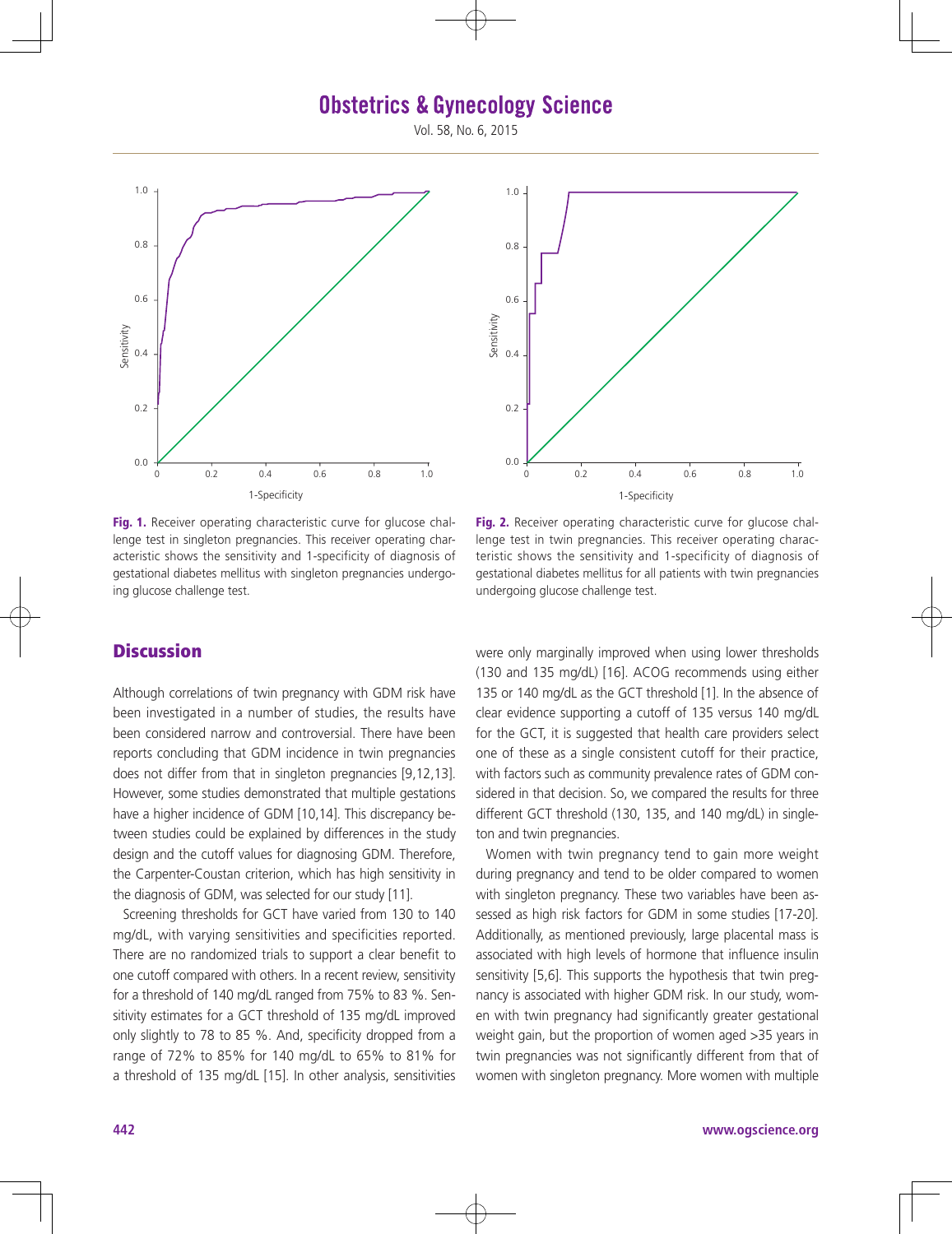| Table 4. Neonatal outcomes in twin pregnancies according to different levels of GCT |                                |                             |         |                        |                                  |                |                                                    |               |                |
|-------------------------------------------------------------------------------------|--------------------------------|-----------------------------|---------|------------------------|----------------------------------|----------------|----------------------------------------------------|---------------|----------------|
| Variable                                                                            | $GCT < 130$ mg/dL<br>$(n=175)$ | GCT ≥130 mg/dL<br>$(n=102)$ | P-value | GCT < 135<br>$(n=187)$ | $GCT \geq 135$ mg/dL<br>$(n=90)$ | <b>P-value</b> | $GCI < 140$ mg/dL $GCI \ge 140$ mg/dL<br>$(n=206)$ | $(n=71)$      | <b>P-value</b> |
| Birth weight (g)                                                                    | 2,298.6±520.7                  | 2,442.8±530.6               | 0.028   | $2,315.1\pm518.8$      | $2,427.9 \pm 541.7$              | 0.096          | 2,318.3±511.7                                      | 2,448.6±565.5 | 0.073          |
| 5-min Apgar <7                                                                      | 22(12.6)                       | 10(9.8)                     | 0.487   | 24(12.8)               | 8(8.9)                           | 0.336          | 27(13.1)                                           | 5(7.0)        | 0.168          |
| Admission to NICU                                                                   |                                |                             |         |                        |                                  |                |                                                    |               |                |
| $\frac{1}{2}$                                                                       | 88 (50.3)                      | 59 (57.8)                   | 0.224   | 95 (50.8)              | 52 (57.8)                        | 0.276          | 107(51.9)                                          | 40 (56.3)     | 0.522          |
| Yes                                                                                 | 87 (49.7)                      | 43 (42.2)                   |         | 92(49.2)               | 38 (42.2)                        |                | 99 (48.1)                                          | 31(43.7)      |                |
| Perinatal death                                                                     |                                |                             |         |                        |                                  |                |                                                    |               |                |
| $\frac{1}{2}$                                                                       | 122(69.7)                      | 73 (71.6)                   | 0.744   | 129(69.0)              | 66 (73.3)                        | 0.458          | 144 (69.9)                                         | 51(71.8)      | 0.759          |
| Yes                                                                                 | 53 (30.3)                      | 29 (28.4)                   |         | 58 (31.0)              | 24 (26.7)                        |                | 62(30.1)                                           | 20 (28.2)     |                |
| Respiratory distress                                                                |                                |                             |         |                        |                                  |                |                                                    |               |                |
| $\frac{1}{2}$                                                                       | 174(99.4)                      | 100 (98.0)                  | 0.281   | 186 (99.5)             | 88 (97.8)                        | 0.204          | 205 (99.5)                                         | 69 (97.2)     | 0.102          |
| Yes                                                                                 | 1(0.6)                         | 2(2.0)                      |         | 1(0.5)                 | 2(2.2)                           |                | 1(0.5)                                             | 2(2.8)        |                |
| Hypoglycemia                                                                        |                                |                             |         |                        |                                  |                |                                                    |               |                |
| $\frac{1}{2}$                                                                       | 146 (83.4)                     | 80 (78.4)                   | 0.301   | 154(82.4)              | 72 (80.0)                        | 0.636          | 170(82.5)                                          | 56 (78.9)     | 0.494          |
| Yes                                                                                 | 29 (16.6)                      | 22(21.6)                    |         | 33 (17.6)              | 18(20.0)                         |                | 36 (17.5)                                          | 15(21.1)      |                |
| Values are presented as mean±standard deviation or number (%).                      |                                |                             |         |                        |                                  |                |                                                    |               |                |
| GCT, glucose challenge test; NICU, neonatal intensive-ca                            |                                | ire unit.                   |         |                        |                                  |                |                                                    |               |                |

Š

gestations delivered earlier than did women with singletons; however, this might be owing to a higher incidence of preterm labor in multiple gestations rather than owing to GDM [21].

In this study, twin pregnancies had relatively higher average GCT results than did singleton pregnancies. In addition, three different GCT cutoffs (≥130, ≥135, and ≥140 mg/dL) demonstrated greater GCT results exceeding the cutoffs in twin than in singleton pregnancies. However, the actual diagnosis of GDM with OGTT had no difference in the incidence of GDM between the two groups, with more false positives occurring in the twin group than in the singleton pregnancy group.

 Yogev et al. [22] recently studied the characteristics of the GCT in twin versus singleton pregnancies. Although they found that the GCT results were significantly higher in twin pregnancies than in singleton pregnancies, their population of twin pregnancies had lower GCT values than did ours. For example, their mean GCT value was 104.7±28.5 mg/dL compared with 123.5±27.7 mg/dL in our study. In addition, the rates of GCT >130 (20.2% vs. 37.1%) and >140 mg/dL (13.8% vs. 26.4%) were lower in their cohort than in those of the present study. Moreover, these findings were independently associated with twin gestations even after adjusting for potential confounders . Their findings suggest that these physiological differences between singleton and twin pregnancies may lead to an only mild form of glucose intolerance that does not translate to a difference in the rate of GDM as defined by an abnormal OGTT. Another possible reason for the lack of difference in the rate of GDM in twin pregnancies may be that the diabetogenic effect by a twin gestationrelated protective effect from GDM, which may be attributed to the increased demand of glucose due to the presence of multiple fetuses and to the higher basal metabolic rate in twin pregnancies [23].

As higher false positive GCT results were reported in singleton and twin pregnancies, investigations into the ideal cutoff value for GCT were performed. In our study, ROC curve analysis showed that the area under the ROC curve for GCT in twin pregnancy was 0.958 (*P*<0.001) with 145 mg/dL as the cutoff value. This resulted in 88.9% sensitivity and 86.3% specificity. Rebarber et al. [24] reported 100% sensitivity but only 28.6% test positive rate when they set the optimal GCT cutoff at ≥135 mg/dL. High GCT cutoff values in our studies, compared with other studies, are thought to be most likely due to our sample group consisting only of Koreans. While GDM is in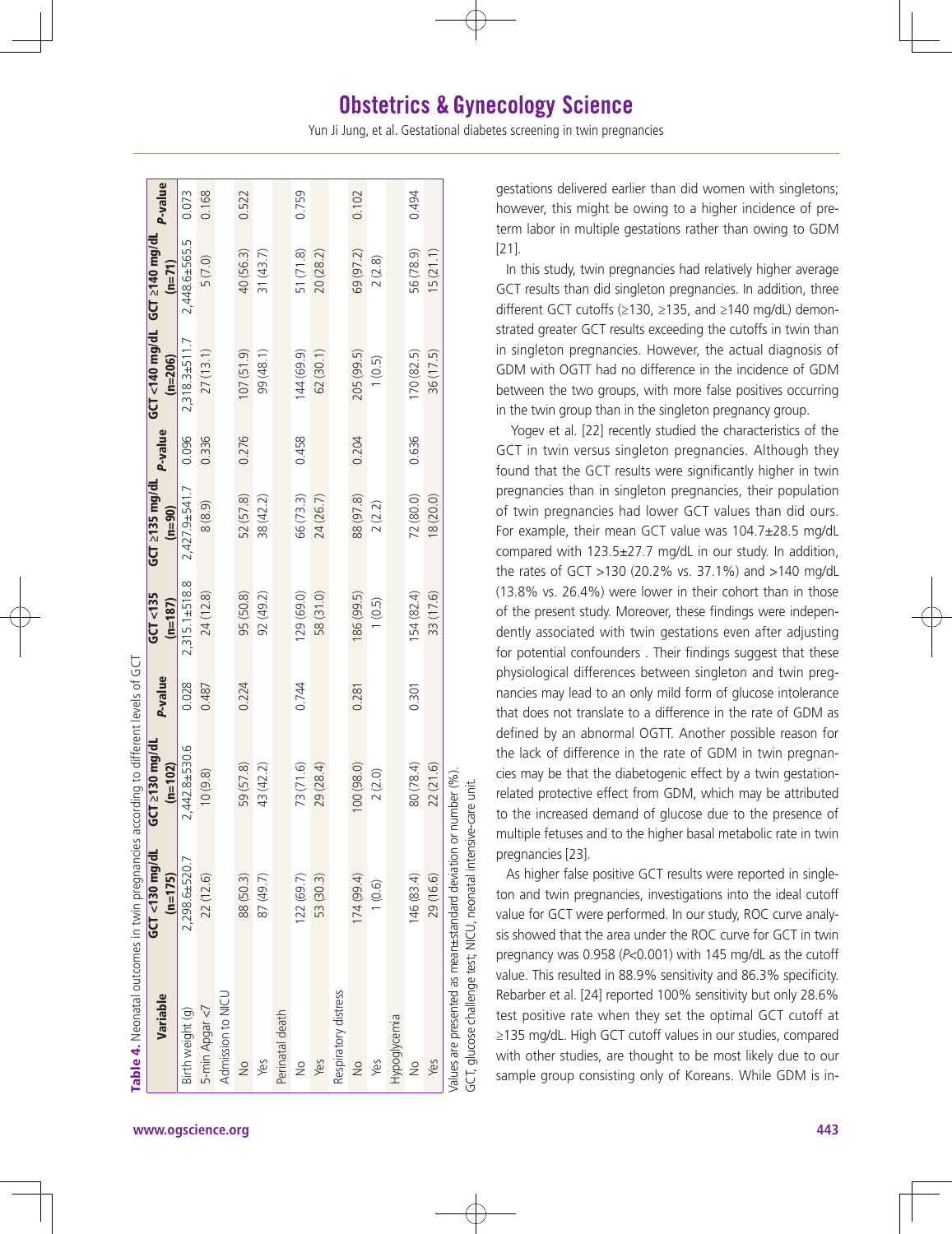Vol. 58, No. 6, 2015

creasingly common worldwide, largely owing to the obesity epidemic, its frequency is relatively low in Korean women. These differences may be attributed to both genetic and environmental factors [25-27].

When a woman is diagnosed with GDM, maternal complications and neonatal outcomes should be monitored closely. Some reviews point out that the cases with false positive GCT results had poorer neonatal outcomes, such as glucose intolerance, than did the cases without false positive GCT results [28,29]. Comparative analysis of neonatal outcomes based on different GCT cutoff levels of 130, 135, and 140 mg/dL was done in the present study. The two groups below and above a GCT cutoff level of 130 mg/dL showed significant differences in birth weight; however, other complications were not noted. Comparing neonatal outcomes in twin pregnancies by GCT levels did not show any statistically significant results. This could be because we only included neonatal outcomes that are considered highly critical.

This is the first study comparing the performance of the GCT in twin versus singleton pregnancies and evaluating the ideal GCT cutoff value among Korean women. Our results could be utilized as references for comparisons with the results of other studies performed abroad. The study by Yogev et al. [22], which was performed in Israel, had only a 15% advanced maternal age rate, while another study by Rebarber et al. [24], which was performed in the US and mostly targeted Caucasians, reported an advanced maternal age rate at nearly 50%. This difference could be due to geographic discrepancies, because GDM is also associated with environmental factors, such as lifestyle and diet, and genetic factors, such as race.

In this study, the GCT cutoff value was above 139 mg/dL in singleton pregnancies which showed no difference compared to previous studies. But the GCT cutoff value was above 145 mg/dL in twin pregnancies which is higher than the currently accepted diagnosis value. As GDM is often asymptomatic, screening is necessary to identify women with GDM. High sensitivity is often warranted in screening tests, as a falsenegative test result (in which disease remains undiscovered) is considered to be more harmful than a false-positive test result (in which a reference test is unnecessarily performed). Our study has a small sample size, with only 143 cases of twin pregnancy, which results in a low estimated accuracy. If the GCT cutoff value extrapolated from this study is used for diagnosis in twin pregnancies, there would be a higher false negative rate so diagnosis rates would fall. A study with a

larger sample size is required in the future to establish a more accurate GCT cutoff value in Koreans. In addition, long-term neonatal outcomes should be investigated to obtain a more appropriate cutoff value.

In conclusion, our study suggests that the GCT is associated with a higher false positive rate in twin pregnancies than in singleton pregnancies. More research is needed in twin pregnancies to establish the optimal GDM screening and treatment paradigm in twin pregnancies.

## Conflict of interest

No potential conflict of interest relevant to this article was reported.

## **References**

- 1. Committee on Practice Bulletins: Obstetrics. Practice Bulletin No. 137: gestational diabetes mellitus. Obstet Gynecol 2013;122(2 Pt 1):406-16.
- 2. Landon MB, Gabbe SG. Gestational diabetes mellitus. Obstet Gynecol 2011;118:1379-93.
- 3. Norwitz ER, Edusa V, Park JS. Maternal physiology and complications of multiple pregnancy. Semin Perinatol 2005;29:338-48.
- 4. Spellacy WN, Buhi WC, Birk SA. Human placental lactogen levels in multiple pregnancies. Obstet Gynecol 1978;52:210-2.
- 5. Kuhl C. Etiology and pathogenesis of gestational diabetes. Diabetes Care 1998;21 Suppl 2:B19-26.
- 6. Kazer RR, Cheng ER, Unterman TG, Glick RP. Maternal plasma concentrations of insulin-like growth factor-I (IGF-I) and human placental lactogen (hPL) in twin pregnancies. Acta Genet Med Gemellol (Roma) 1991;40(3- 4):383-7.
- 7. Chu SY, D'Angelo DV. Gestational weight gain among US women who deliver twins, 2001-2006. Am J Obstet Gynecol 2009;200:390.e1-6.
- 8. Fox NS, Rebarber A, Roman AS, Klauser CK, Peress D, Saltzman DH. Weight gain in twin pregnancies and adverse outcomes: examining the 2009 Institute of Medicine guidelines. Obstet Gynecol 2010;116:100-6.
- Buhling KJ, Henrich W, Starr E, Lubke M, Bertram S,